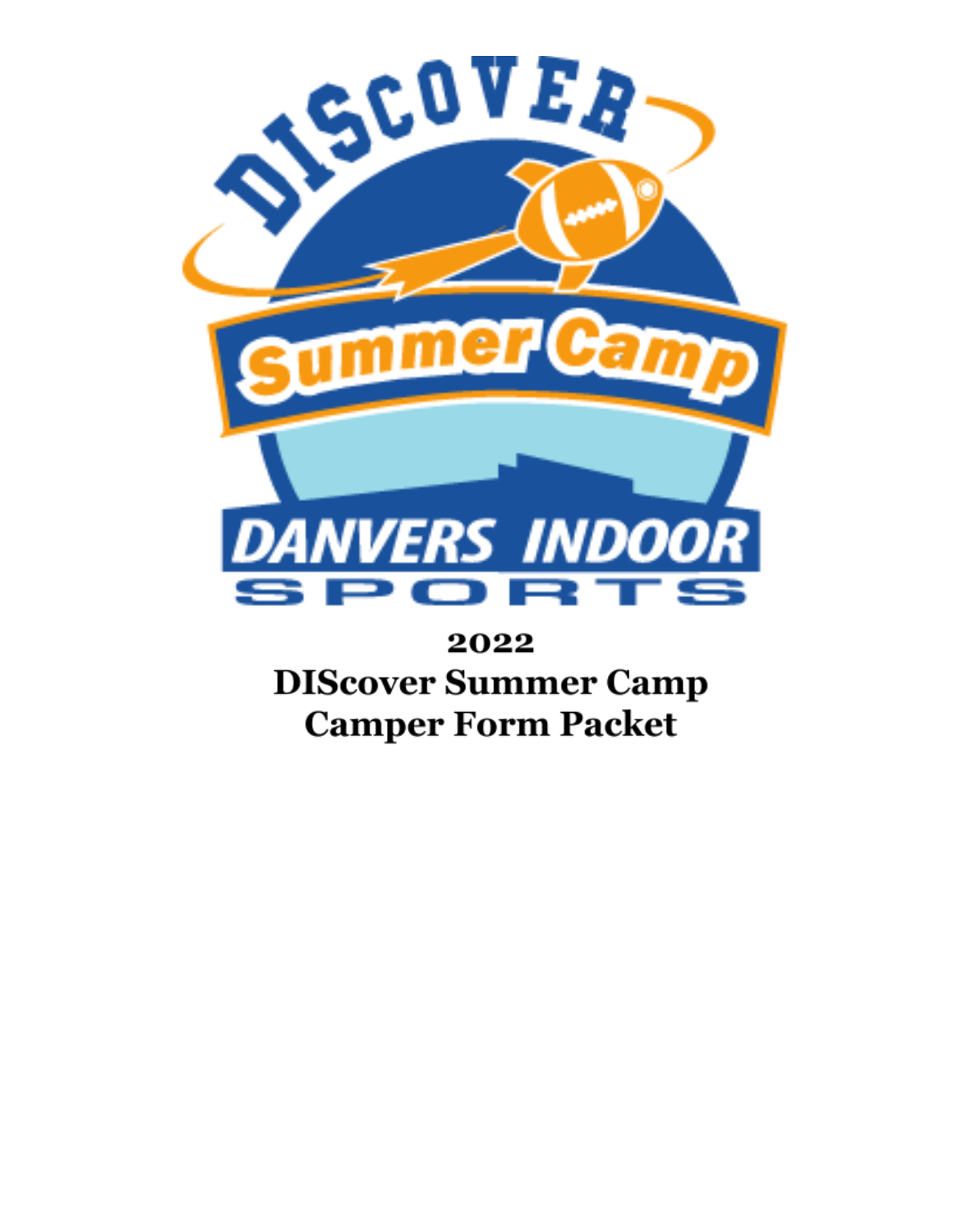## **DIScover Summer Camp Personal History Form**

Please submit this form before **June 1st, 2022** via emailing to [Anthony@danversindoorsports.com](mailto:Anyhony@danversindoorsports.com) or mail it into 150R Andover Street, Danvers, MA along with the other necessary forms. All information provided is kept strictly confidential. The main purpose is to aid the staff and (if necessary) emergency personnel to better help your child.

| Does DOB occur during camp week? Y N In the fall, the camper will enter grade _____                                        |                                                                                                                       |                                                                                                                                                                                                                  |
|----------------------------------------------------------------------------------------------------------------------------|-----------------------------------------------------------------------------------------------------------------------|------------------------------------------------------------------------------------------------------------------------------------------------------------------------------------------------------------------|
|                                                                                                                            |                                                                                                                       |                                                                                                                                                                                                                  |
|                                                                                                                            |                                                                                                                       |                                                                                                                                                                                                                  |
|                                                                                                                            |                                                                                                                       |                                                                                                                                                                                                                  |
|                                                                                                                            |                                                                                                                       | Name of parent/legal guardian 2                                                                                                                                                                                  |
|                                                                                                                            |                                                                                                                       |                                                                                                                                                                                                                  |
|                                                                                                                            |                                                                                                                       |                                                                                                                                                                                                                  |
| separate sheet if necessary.)                                                                                              |                                                                                                                       | Please list any physical or behavioral conditions that your camper's counselors should be aware of, with<br>activity restrictions and management plan: (This information is very important to counselors; attach |
|                                                                                                                            |                                                                                                                       | <u> 1989 - Johann Barn, mars an t-Amerikaansk politiker (* 1989)</u>                                                                                                                                             |
| Has your child attended a day camp before? If so, please list most current:                                                |                                                                                                                       |                                                                                                                                                                                                                  |
|                                                                                                                            |                                                                                                                       |                                                                                                                                                                                                                  |
| List three goals for your camper while at camp:                                                                            |                                                                                                                       |                                                                                                                                                                                                                  |
| 1)<br><u> 1989 - Johann Barn, mars and de Brasilian (b. 1989)</u>                                                          |                                                                                                                       |                                                                                                                                                                                                                  |
| 2)<br><u> 2000 - Jan James James Barnett, amerikan basar dan berasal dalam pengaran basar dalam pengaran basar dalam p</u> |                                                                                                                       |                                                                                                                                                                                                                  |
| 3)                                                                                                                         | <u> 1989 - Johann Stoff, deutscher Stoff, der Stoff, der Stoff, der Stoff, der Stoff, der Stoff, der Stoff, der S</u> |                                                                                                                                                                                                                  |

Are there any activities that you do not want your camper to participate? If so, please list here: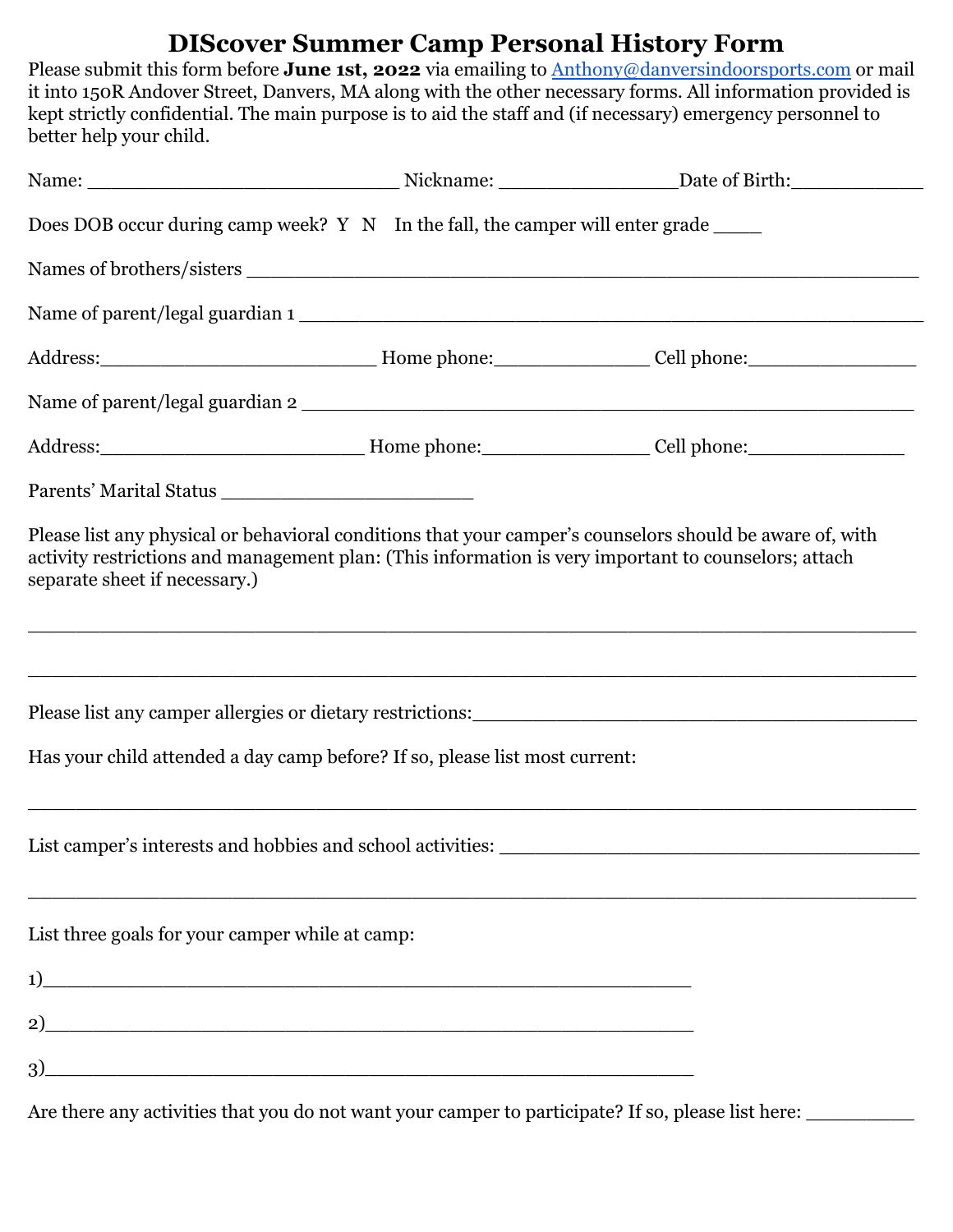## **DIScover Summer Camp Permission Slips**

## Please check the blanks for all the below statements, then sign and date.

### *Permission Slip for HEAD LICE CHECK*

I do  $\frac{1}{2}$  do not give permission for my child's head to be checked for head lice.

### *Permission Slip for Snack*

I do \_\_\_\_ do not \_\_\_\_ give permission for DIScover Summer Camp to provide my child with a **nut-free** snack if they do not have one.

### *Permission Slip for Photos/Videos*

I do \_\_\_\_ do not \_\_\_ give permission for DIScover Summer Camp and Danvers Indoor Sports to use any photos or videos of my child while he/she is at camp to use for promotion and marketing purposes.

\_\_\_\_\_\_\_\_\_\_\_\_\_\_\_\_\_\_\_\_\_\_\_\_\_\_\_\_\_\_\_\_\_\_\_\_\_ \_\_\_\_\_\_\_\_\_\_\_\_\_\_

Parent Signature Date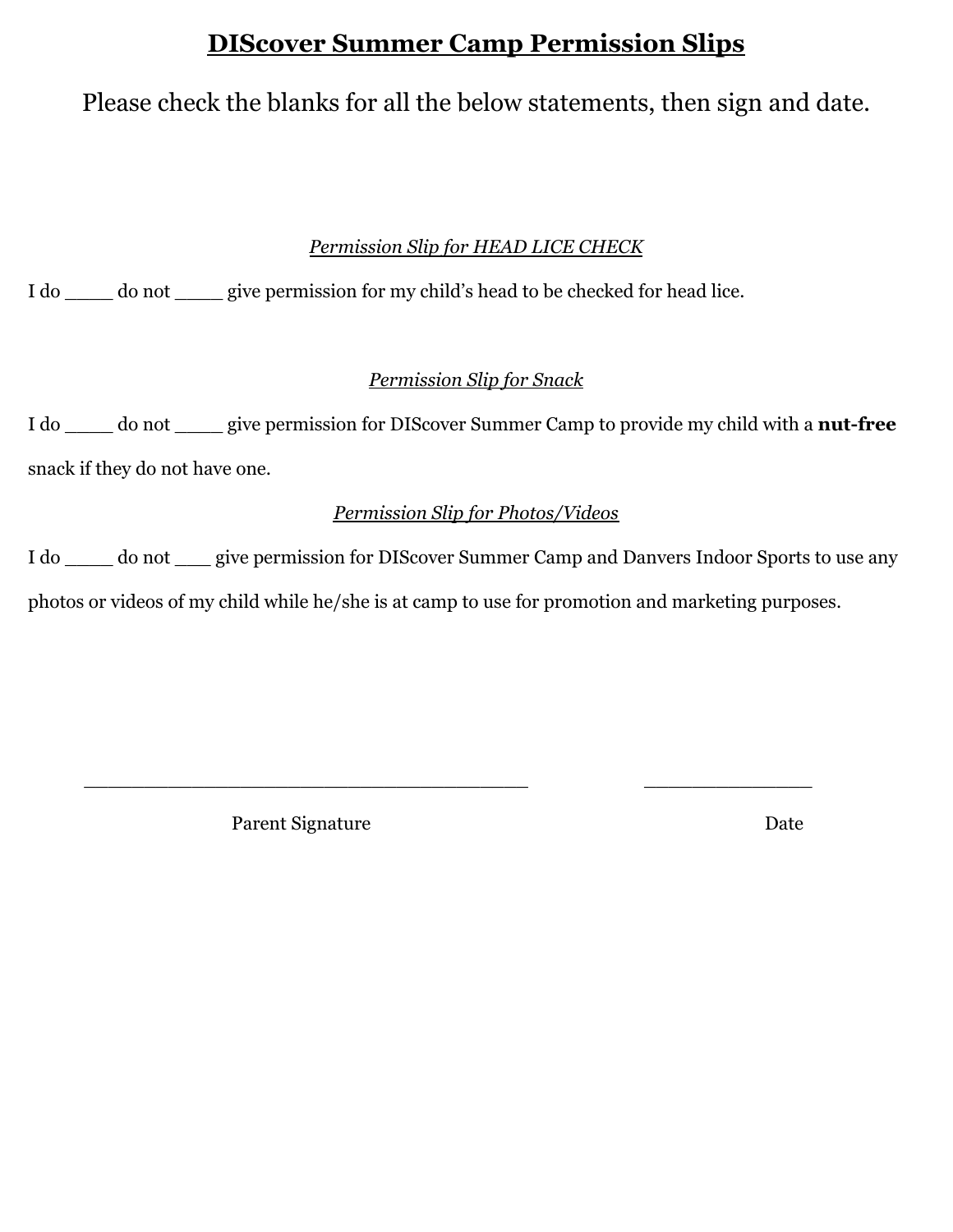# **EMERGENCY CARE FORM**

## **\*\* EMERGENCY CONTACT CANNOT BE PARENT 1 or 2 \*\***

|                                                             | HOME PHONE THE CONSTRUCTION OF THE CONSTRUCTION OF THE CONSTRUCTION OF THE CONSTRUCTION OF THE CONSTRUCTION OF THE CONSTRUCTION OF THE CONSTRUCTION OF THE CONSTRUCTION OF THE CONSTRUCTION OF THE CONSTRUCTION OF THE CONSTRU |
|-------------------------------------------------------------|--------------------------------------------------------------------------------------------------------------------------------------------------------------------------------------------------------------------------------|
|                                                             | PARENT 1 NAME                                                                                                                                                                                                                  |
|                                                             |                                                                                                                                                                                                                                |
|                                                             | PARENT 2 NAME                                                                                                                                                                                                                  |
|                                                             |                                                                                                                                                                                                                                |
|                                                             |                                                                                                                                                                                                                                |
|                                                             |                                                                                                                                                                                                                                |
|                                                             |                                                                                                                                                                                                                                |
|                                                             |                                                                                                                                                                                                                                |
|                                                             |                                                                                                                                                                                                                                |
|                                                             |                                                                                                                                                                                                                                |
| ALLERGIES                                                   |                                                                                                                                                                                                                                |
|                                                             | I understand that this release will only be used if I/we cannot be reached by the camp. I give                                                                                                                                 |
|                                                             |                                                                                                                                                                                                                                |
|                                                             | hospital in case of emergency and to have anesthesia administered if necessary and/or to                                                                                                                                       |
| have a qualified person administer first aid, if necessary. |                                                                                                                                                                                                                                |

**Signature of parent/legal guardian Date**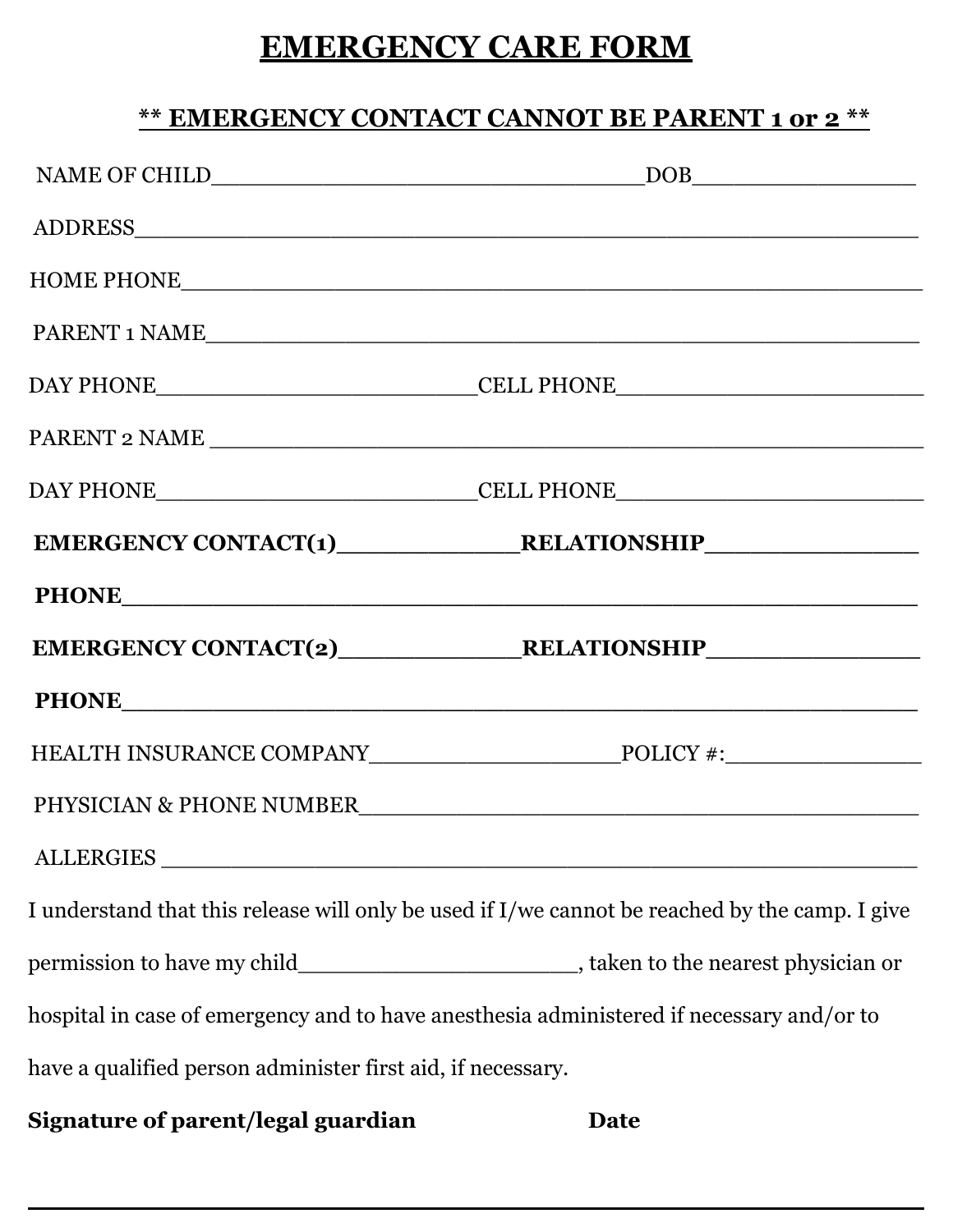Parent Authorization Pickup Form



from DIScover Summer Camp.

Persons not included in this form do not have permission to pickup my child.

 $\mathcal{L}=\mathcal{L}=\mathcal{L}=\mathcal{L}=\mathcal{L}=\mathcal{L}=\mathcal{L}=\mathcal{L}=\mathcal{L}=\mathcal{L}=\mathcal{L}=\mathcal{L}=\mathcal{L}=\mathcal{L}=\mathcal{L}=\mathcal{L}=\mathcal{L}=\mathcal{L}=\mathcal{L}=\mathcal{L}=\mathcal{L}=\mathcal{L}=\mathcal{L}=\mathcal{L}=\mathcal{L}=\mathcal{L}=\mathcal{L}=\mathcal{L}=\mathcal{L}=\mathcal{L}=\mathcal{L}=\mathcal{L}=\mathcal{L}=\mathcal{L}=\mathcal{L}=\mathcal{L}=\mathcal{$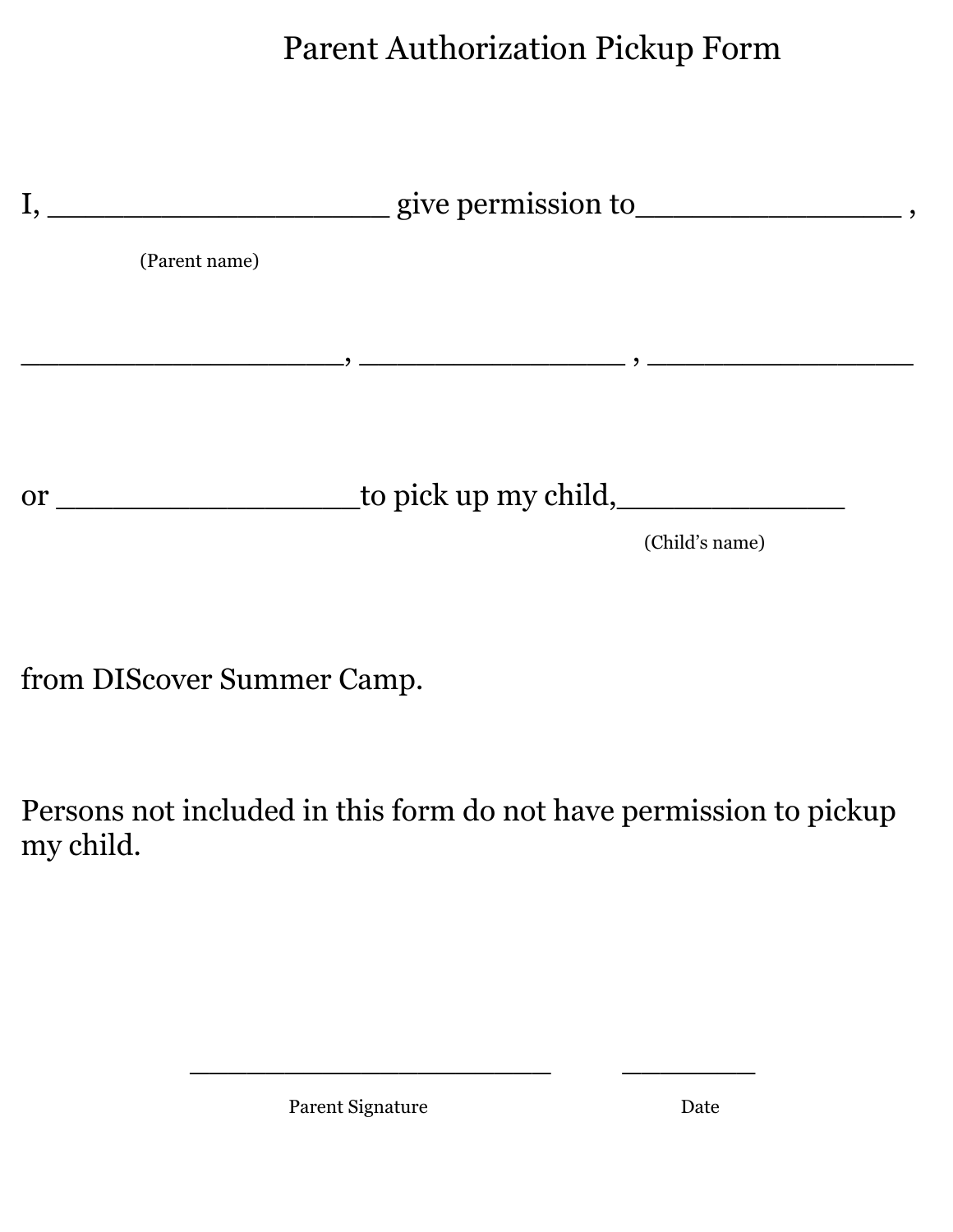#### AUTHORIZATION TO ADMINISTER MEDICATION TO A CAMPER

(To be completed by parent/quardian)

|                                                                                                                | Parent/Guardian Name: __________________________                                                                                                                                                                                     |  |  |
|----------------------------------------------------------------------------------------------------------------|--------------------------------------------------------------------------------------------------------------------------------------------------------------------------------------------------------------------------------------|--|--|
|                                                                                                                |                                                                                                                                                                                                                                      |  |  |
|                                                                                                                |                                                                                                                                                                                                                                      |  |  |
|                                                                                                                |                                                                                                                                                                                                                                      |  |  |
| Name of Licensed Prescriber: Name of Licensed Prescriber:                                                      |                                                                                                                                                                                                                                      |  |  |
|                                                                                                                |                                                                                                                                                                                                                                      |  |  |
| Name of Medication: Manual Manual Manual Manual Manual Manual Manual Manual Manual Manual Manual Manual Manual |                                                                                                                                                                                                                                      |  |  |
|                                                                                                                | Frequency: ___________ Date Ordered: _________________ Duration of Order: ______________________ Quantity Received: ________                                                                                                         |  |  |
|                                                                                                                |                                                                                                                                                                                                                                      |  |  |
|                                                                                                                |                                                                                                                                                                                                                                      |  |  |
|                                                                                                                |                                                                                                                                                                                                                                      |  |  |
|                                                                                                                |                                                                                                                                                                                                                                      |  |  |
|                                                                                                                | Specific Precautions: <u>example and the second second second second second second second second second second second second second second second second second second second second second second second second second second s</u> |  |  |
|                                                                                                                |                                                                                                                                                                                                                                      |  |  |
| Expiration date of Medications Received:<br><u>Expiration</u> date of Medications Received:                    |                                                                                                                                                                                                                                      |  |  |
|                                                                                                                |                                                                                                                                                                                                                                      |  |  |
|                                                                                                                |                                                                                                                                                                                                                                      |  |  |

#### 105 CMR 430.160(A)

Medication prescribed for campers shall be kept in original containers bearing the pharmacy label, which shows the date of filling, the pharmacy name and address, the filling pharmacist's initials, the serial number of the prescription, the name of the patient, the name of the prescribing practitioner, the name of the prescribed medication, directions for use and cautionary statements, if any, contained in such prescription or required by law, and if tablets or capsules, the number in the container. All over the counter medications for campers shall be kept in the original containers containing the original label, which shall include the directions for use.

#### 105 CMR 430.160(C)

Medication shall only be administered by the health supervisor\* or by a licensed health care professional authorized to administer prescription medications. The health care consultant shall acknowledge in writing the list of medications administered at the camp. If the health supervisor is not a licensed health care professional authorized to administer prescription medications, the administration of medications shall be under the professional oversight of the health care consultant. Medication prescribed for campers brought from home shall only be administered if it is from the original container, and there is written permission from the parent/guardian.

#### 105 CMR 430.160(D)

When no longer needed, medications shall be returned to a parent of guardian whenever possible. If the medication cannot be returned, it shall be destroved.

\*Health Supervisor - A person who is at least 18 years of age, specially trained and certified in at least current American Red Cross First Aid (or its equivalent) and CPR, has been trained in the administration of medications and is under the professional oversight of a licensed health care professional authorized to administer prescription medications.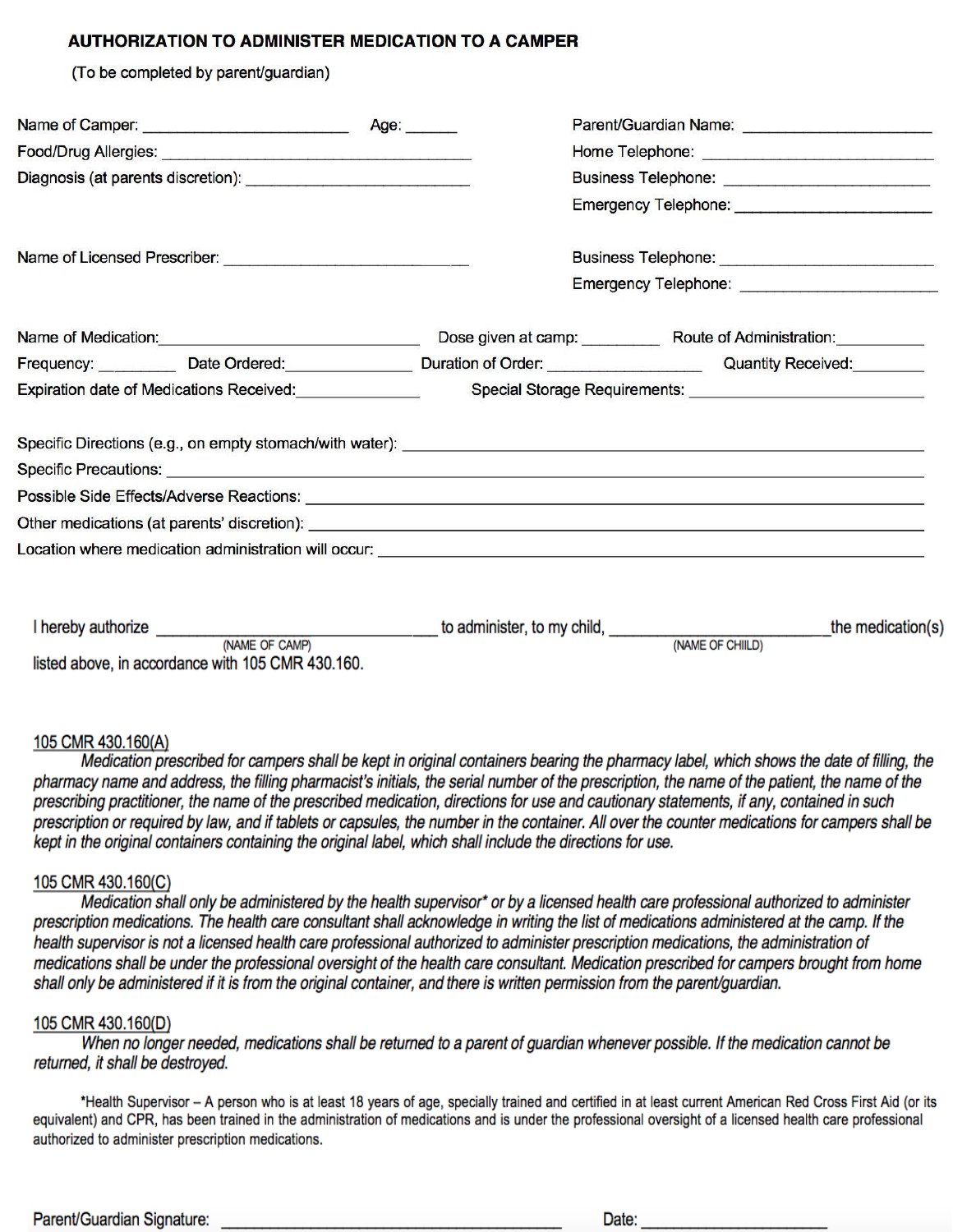### Massachusetts Department of Public Health **CERTIFICATE OF IMMUNIZATION**

| Name: |  |  |  |
|-------|--|--|--|
|       |  |  |  |

 $\overline{I}$ Date of Birth:

 $\overline{I}$ 

Sex:  $\Box$  female  $\square$  male

If combination vaccine is administered, please indicate vaccine type (e.g., DTaP-Hib, etc.)

| <b>Vaccine</b>                                                                     |                | <b>Date/Vaccine Type</b> | <b>Vaccine</b>                                                                              |                | <b>Date/Vaccine Type</b> |
|------------------------------------------------------------------------------------|----------------|--------------------------|---------------------------------------------------------------------------------------------|----------------|--------------------------|
| <b>Hepatitis B</b>                                                                 | 1              |                          | <b>Haemophilus</b>                                                                          | $\mathbf{1}$   |                          |
| (e.g., HepB, HepB-Hib,<br>DTaP-HepB-IPV)                                           | $\overline{2}$ |                          | influenzae type b<br>(e.g., Hib, HepB-Hib,                                                  | $\overline{2}$ |                          |
|                                                                                    | 3              |                          | DTaP-Hib)                                                                                   | 3              |                          |
| Diphtheria,                                                                        | 1              |                          |                                                                                             | $\overline{4}$ |                          |
| <b>Tetanus, Pertussis</b><br>Measles, Mumps,<br>$\overline{2}$<br>(e.g., DTaP, DT, | $\overline{1}$ |                          |                                                                                             |                |                          |
| DTaP-Hib,                                                                          | 3              |                          | <b>Rubella</b><br>(MMR)                                                                     | $\overline{2}$ |                          |
| DTaP-HepB-IPV, Td)                                                                 | $\overline{4}$ |                          | <b>Varicella</b>                                                                            | 1              |                          |
|                                                                                    | 5              |                          | (Var)                                                                                       | $\overline{2}$ |                          |
|                                                                                    | $6\phantom{a}$ |                          | <b>Hepatitis A</b><br>(HepA)                                                                | 1              |                          |
|                                                                                    | $\overline{7}$ |                          |                                                                                             | $\overline{2}$ |                          |
| Polio                                                                              | 1              |                          | Pneumococcal<br>Polysaccharide<br>(PPV23)<br>Influenza<br>Inactivated<br>(Intramuscular) or | $\mathbf{1}$   |                          |
| (e.g., IPV,<br>DTaP-HepB-IPV)                                                      | $\overline{2}$ |                          |                                                                                             | $\overline{2}$ |                          |
|                                                                                    | 3              |                          |                                                                                             | 1              |                          |
|                                                                                    | $\overline{4}$ |                          |                                                                                             | $\overline{2}$ |                          |
| <b>Pneumococcal</b>                                                                | $\mathbf{1}$   |                          | Live (Intranasal)                                                                           | $\overline{3}$ |                          |
| Conjugate<br>(PCV7)                                                                | $\overline{2}$ |                          | Other:                                                                                      |                |                          |
|                                                                                    | 3              |                          |                                                                                             |                |                          |
|                                                                                    | $\overline{4}$ |                          |                                                                                             |                |                          |

| <b>Serologic Proof</b><br>of Immunity |          | <b>Check One</b> |
|---------------------------------------|----------|------------------|
| Date of Test                          | Positive | Negative         |
|                                       |          |                  |
|                                       |          |                  |
|                                       |          |                  |
|                                       |          |                  |
|                                       |          |                  |
|                                       |          |                  |

| <b>Chickenpox History</b>                                                                 |
|-------------------------------------------------------------------------------------------|
| Check the box if this person has a physician-certified reliable<br>history of chickenpox. |
| Reliable history may be based on:                                                         |
| · physician interpretation of parent/guardian description of<br>chickenpox                |

- · physical diagnosis of chickenpox, or
- serologic proof of immunity

I certify that this immunization information was transferred from the above-named individual's medical records.

| Doctor or nurse's name (please print) |  |
|---------------------------------------|--|
|                                       |  |

|  |  | Signature: |
|--|--|------------|

**Facility name:** 

Certificate of Immunization